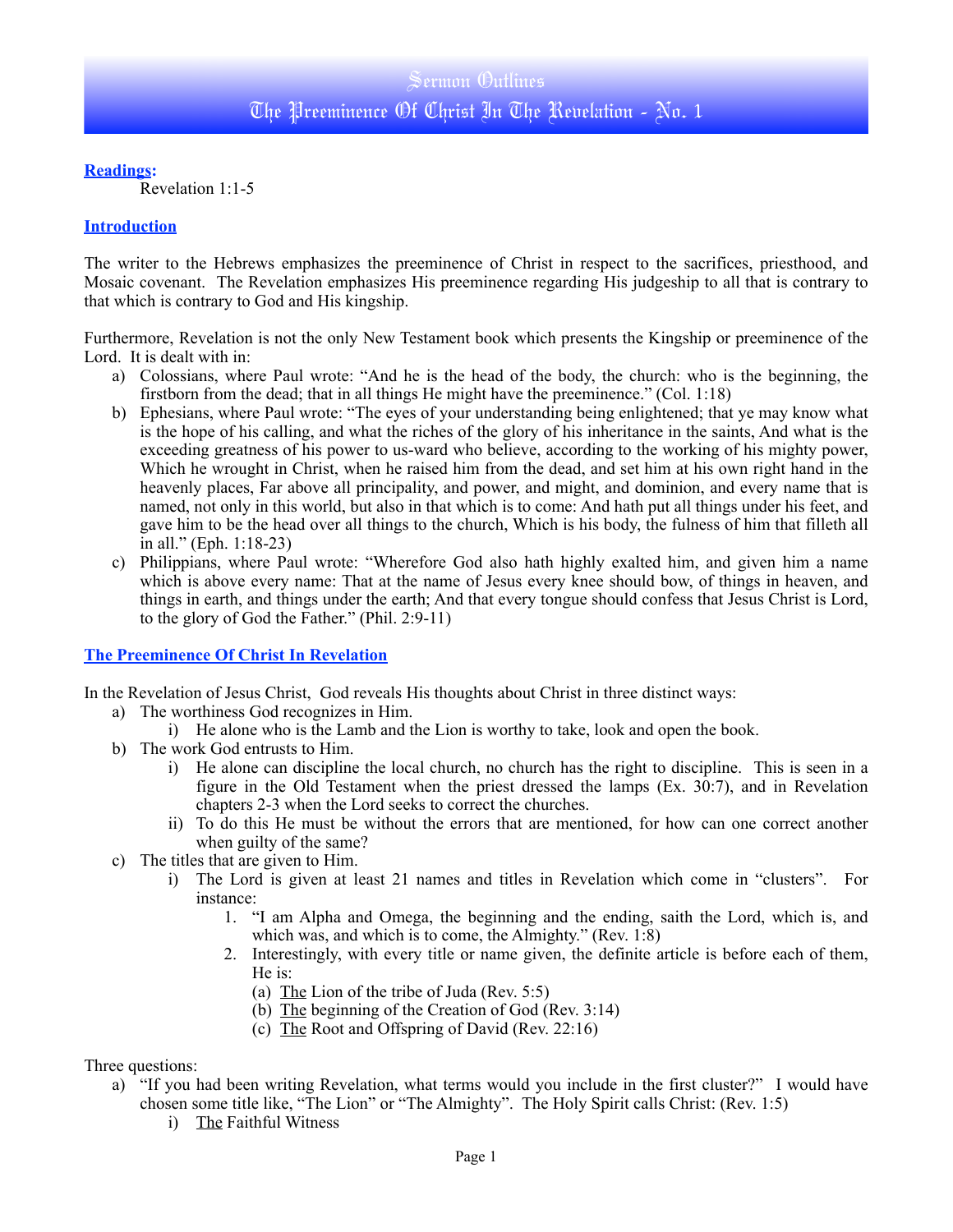# Sermon Outlines The Preeminence Of Christ In The Revelation - No. 1

- ii) The First begotten of the dead
- iii) The Prince of the Kings of the earth.
- b) Which of those three titles would you have put first?
- c) What did the Holy Spirit put first and why? "The faithful witness".
	- i) To me the answer is clearly seen in three distinct avenues;
		- 1. Chronological avenue:
			- (a) Our Lord was the faithful witness on earth before Calvary.
			- (b) Our Lord was the first born from the day after Calvary.
			- (c) Our Lord will be the Prince of the Kings of the earth and that is future.
		- 2. Moral avenue:
			- (a) He is the faithful witness, and to be such He had to be impeccably holy and perfect in all He said, was, and did.
		- 3. Literary avenue:
			- (a) As the faithful witness, He is God's perfect witness perfectly qualified to give His critiquing on the churches (Rev. 2:1- 3:22)
			- (b) As the first begotten from the dead, He has the worthiness to take the book and to open it, and so develop God's purposes (Rev. 4:1-20:15), suppressing all rebellion and bringing into fruition God's new creation perfectly ruled for the glory of God (Rev. 20:1- 22:7)

#### **Christ The Faithful Witness**

The Lord was manifestly, "The faithful Witness"

- a) When on earth the Holy Spirit records:
	- i) His personal witness to the evil character of its works. "The world cannot hate you; but me it hateth, because I testify of it, that the works thereof are evil." (Jn. 7:7)
	- ii) His witness before Pilate. "I give thee charge in the sight of God, who quickeneth all things, and before Christ Jesus, who before Pontius Pilate witnessed a good confession" (1 Tim. 6:13)
- b) When dealing with people on earth.
	- i) The churches (Rev. 2:1-3:22)
	- ii) The world's armies (Rev. 19:11-21)
		- 1) Thus the book begins and ends with the Lord as the "Faithful and True".
		- 2) Then in all His adjudications, is being faithful to God, faithful to us, and perfectly true in all that He is doing.

#### **The Character Of The Early Church Leaders**

- 1) John will speak of himself as being true with that which he records (Jn. 19:35)
- 2) Peter will speak of himself as being true with us (2 Pet. 1:16)
- 3) Paul will record how he was a faithful witness even when in jail, so that "my bonds in Christ are manifest in all the palace, and in all other places" (Phil. 1:13), which has resulted in the furtherance of the gospel (Phil. 1:12, 14).

#### **But They Did Fail**

Peter failed to be a faithful witness and denied the Lord when he should have spoken the truth (Matt. 26:70, 72).